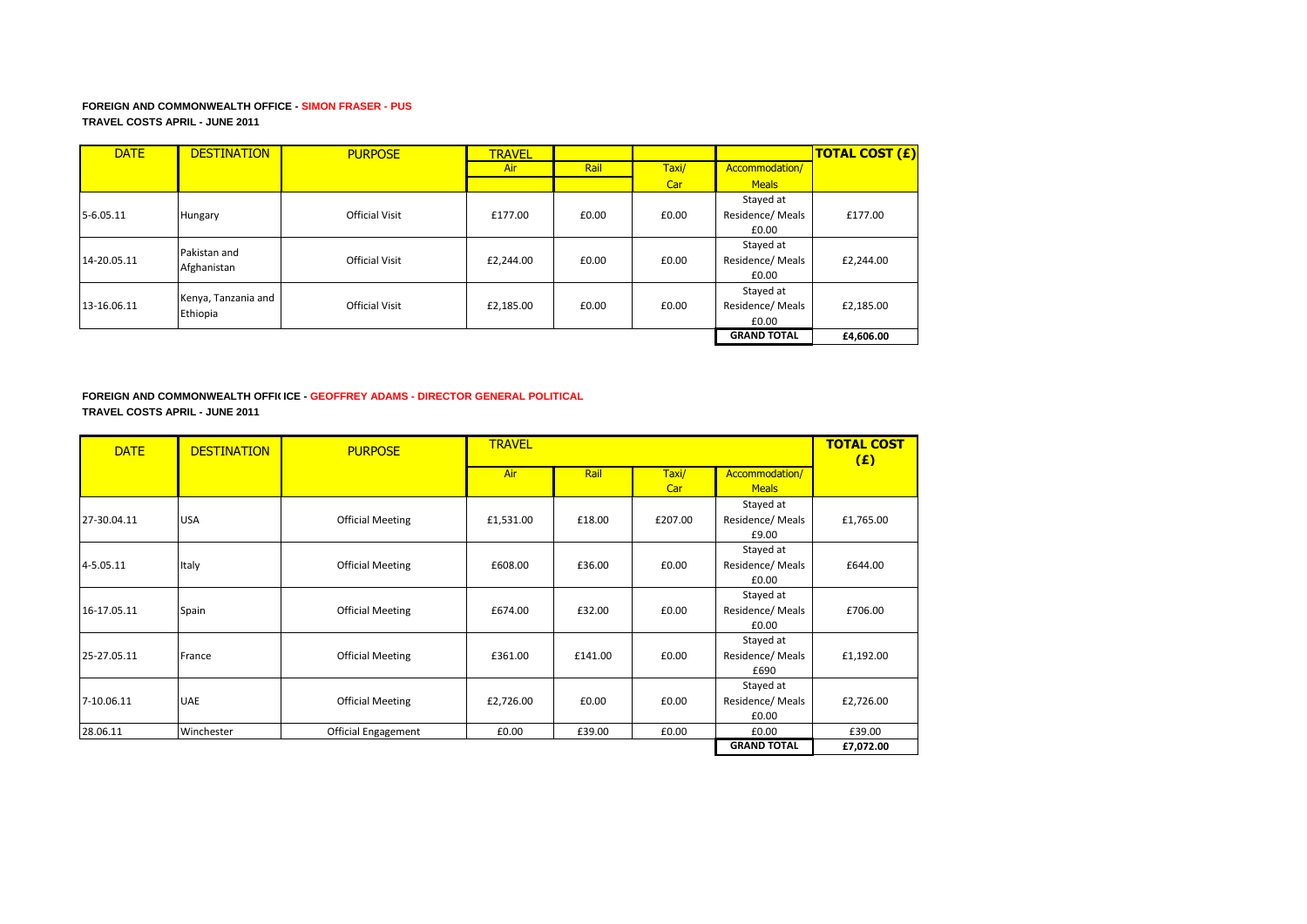### **FOREIGN AND COMMONWEALTH OFFICE - JOHN ASHTON - SPECIAL REPRESENTATIVE FOR CLIMATE CHANGE TRAVEL COSTS APRIL - JUNE 2011**

|             |                    |                       |           | <b>TRAVEL</b> |        |                    |                                 |  |
|-------------|--------------------|-----------------------|-----------|---------------|--------|--------------------|---------------------------------|--|
| <b>DATE</b> | <b>DESTINATION</b> | <b>PURPOSE</b>        | Air       | Rail          | Taxi/  |                    | Accommodation/   TOTAL COST (£) |  |
|             |                    |                       |           |               | Car    | <b>Meals</b>       |                                 |  |
| 19-25.06.11 | China              | <b>Official Visit</b> | £3.433.00 | £0.00         | £90.00 | £362.00            | £3,885.00                       |  |
|             |                    |                       |           |               |        | <b>GRAND TOTAL</b> | £3,885.00                       |  |

**FOREIGN AND COMMONWEALTH OFFICE - NICK BAIRD - DIRECTOR GENERAL EUROPE AND GLOBALISATION (until 3.6.11) TRAVEL COSTS APRIL - JUNE 2011** 

|             |                    |                            |       | <b>TRAVEL</b> |                  |                    |                                |  |
|-------------|--------------------|----------------------------|-------|---------------|------------------|--------------------|--------------------------------|--|
| <b>DATE</b> | <b>DESTINATION</b> | <b>PURPOSE</b>             | Air   | Rail          | Taxi/            |                    | Accommodation/  TOTAL COST (£) |  |
|             |                    |                            |       |               | Car <sup>1</sup> | <b>Meals</b>       |                                |  |
| 4.05.11     | Staplehurst        | <b>Official Engagement</b> | £0.00 | £17.00        | £0.00            | £0.00              | £17.00                         |  |
|             |                    |                            |       |               |                  | <b>GRAND TOTAL</b> | £17.00                         |  |

**FOREIGN AND COMMONWEALTH OFFICE - DANIEL BETHLEHEM - LEGAL ADVISER TRAVEL COSTS APRIL - JUNE 2011**

|             |                    |                |     |      | <b>TRAVEL</b> |                    |                                      |
|-------------|--------------------|----------------|-----|------|---------------|--------------------|--------------------------------------|
| <b>DATE</b> | <b>DESTINATION</b> | <b>PURPOSE</b> | Air | Rail | Taxi/         |                    | Accommodation/ <b>TOTAL COST (£)</b> |
|             |                    |                |     |      | Car           | <b>Meals</b>       |                                      |
| Nil Return  |                    |                |     |      |               |                    |                                      |
|             |                    |                |     |      |               | <b>GRAND TOTAL</b> | £0.00                                |

**FOREIGN AND COMMONWEALTH OFFICE - IAIN MACLEOD - LEGAL ADVISER TRAVEL COSTS APRIL - JUNE 2011**

| <b>DATE</b> | <b>DESTINATION</b> | <b>PURPOSE</b>        | Air     | Rail    | Taxi/  |                    | Accommodation/ <b>TOTAL COST (£)</b> |
|-------------|--------------------|-----------------------|---------|---------|--------|--------------------|--------------------------------------|
|             |                    |                       |         |         | Car    | <b>Meals</b>       |                                      |
| 23-25.05.11 | Germany            | <b>Official Visit</b> | £386.00 | £16.00  | £65.00 | £182.00            | £649.00                              |
|             |                    |                       |         |         |        | Stayed at          |                                      |
| 8-9.06.11   | Belgium            | <b>Official Visit</b> | £0.00   | £263.00 | £12.00 | Residence/ Meals   | £275.00                              |
|             |                    |                       |         |         |        | £0.00              |                                      |
|             |                    |                       |         |         |        | <b>GRAND TOTAL</b> | £924.00                              |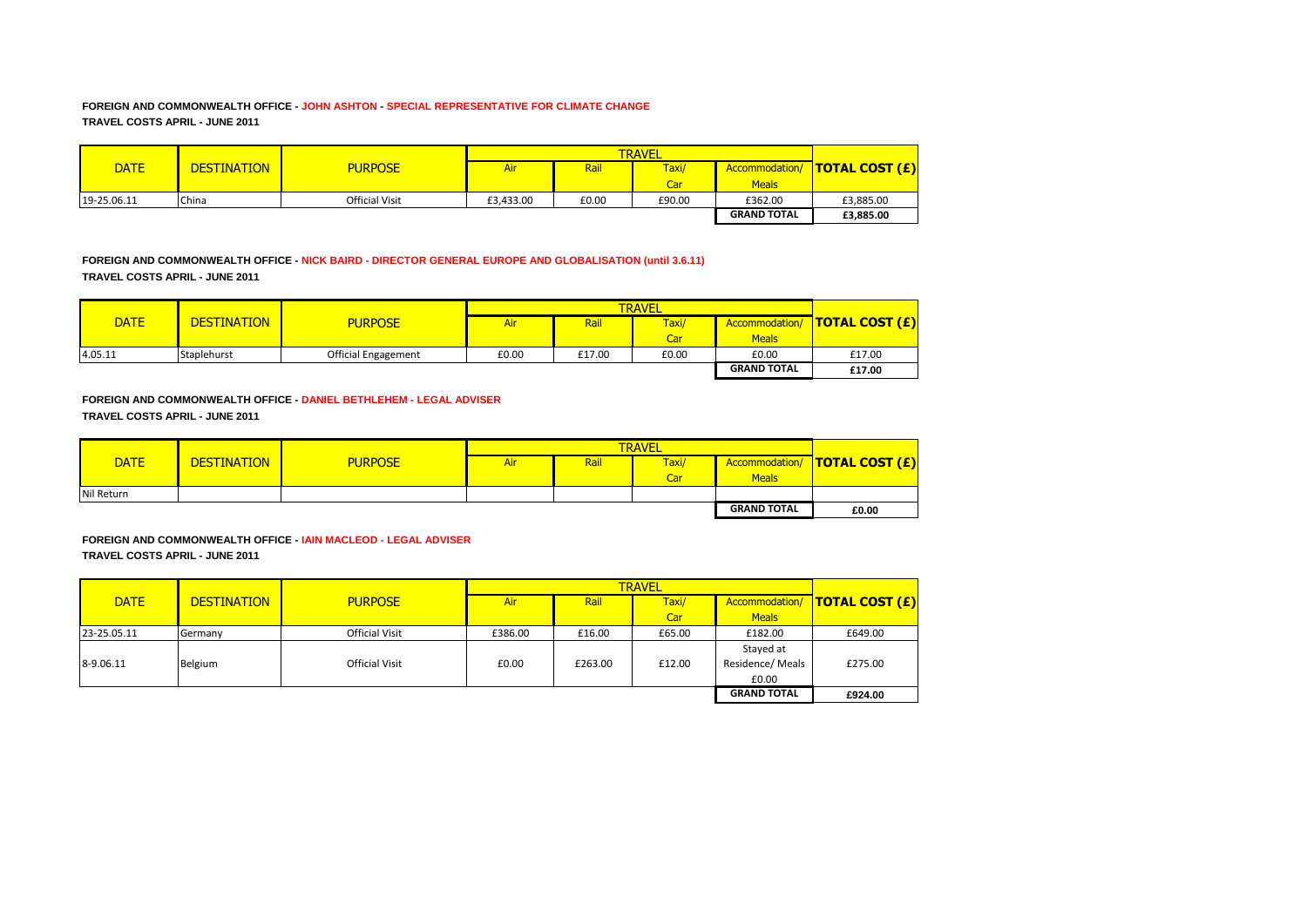### **FOREIGN AND COMMONWEALTH OFFICE - MATTHEW RYCROFT - CHIEF OPERATING OFFICER TRAVEL COSTS APRIL - JUNE 2011**

| <b>DATE</b> | <b>DESTINATION</b>   | <b>PURPOSE</b>           | Air   | Rail   | Taxi/  |                    | Accommodation/  TOTAL COST (£) |
|-------------|----------------------|--------------------------|-------|--------|--------|--------------------|--------------------------------|
|             |                      |                          |       |        | Car    | <b>Meals</b>       |                                |
| 18.05.11    | London               | <b>Official Meetings</b> | £0.00 | £20.00 | £0.00  | £0.00              | £20.00                         |
| 2.06.11     | London               | <b>Official Meeting</b>  | £0.00 | £16.00 | £20.00 | £0.00              | £36.00                         |
| 17.06.11    | <b>Milton Keynes</b> | <b>Official Meeting</b>  | £0.00 | £26.00 | £0.00  | £0.00              | £26.00                         |
|             |                      |                          |       |        |        | <b>GRAND TOTAL</b> | £82.00                         |

# **FOREIGN AND COMMONWEALTH OFFICE - DAVID CLARY - CHIEF SCIENTIFIC ADVISER**

**TRAVEL COSTS APRIL - JUNE 2011**

| <b>DATE</b> | <b>DESTINATION</b> | <b>PURPOSE</b>        | Air   | Rail    | Taxi/ | Accommodation/     | <b>TOTAL COST <math>(E)</math></b> |
|-------------|--------------------|-----------------------|-------|---------|-------|--------------------|------------------------------------|
|             |                    |                       |       |         | Car   | <b>Meals</b>       |                                    |
| 16.06.11    | France             | <b>Official Visit</b> | £0.00 | £278.00 | £0.00 | £0.00              | £278.00                            |
| 29.06.11    | France             | <b>Official Visit</b> | £0.00 | £204.00 | £0.00 | £0.00              | £204.00                            |
|             |                    |                       |       |         |       | <b>GRAND TOTAL</b> | £482.00                            |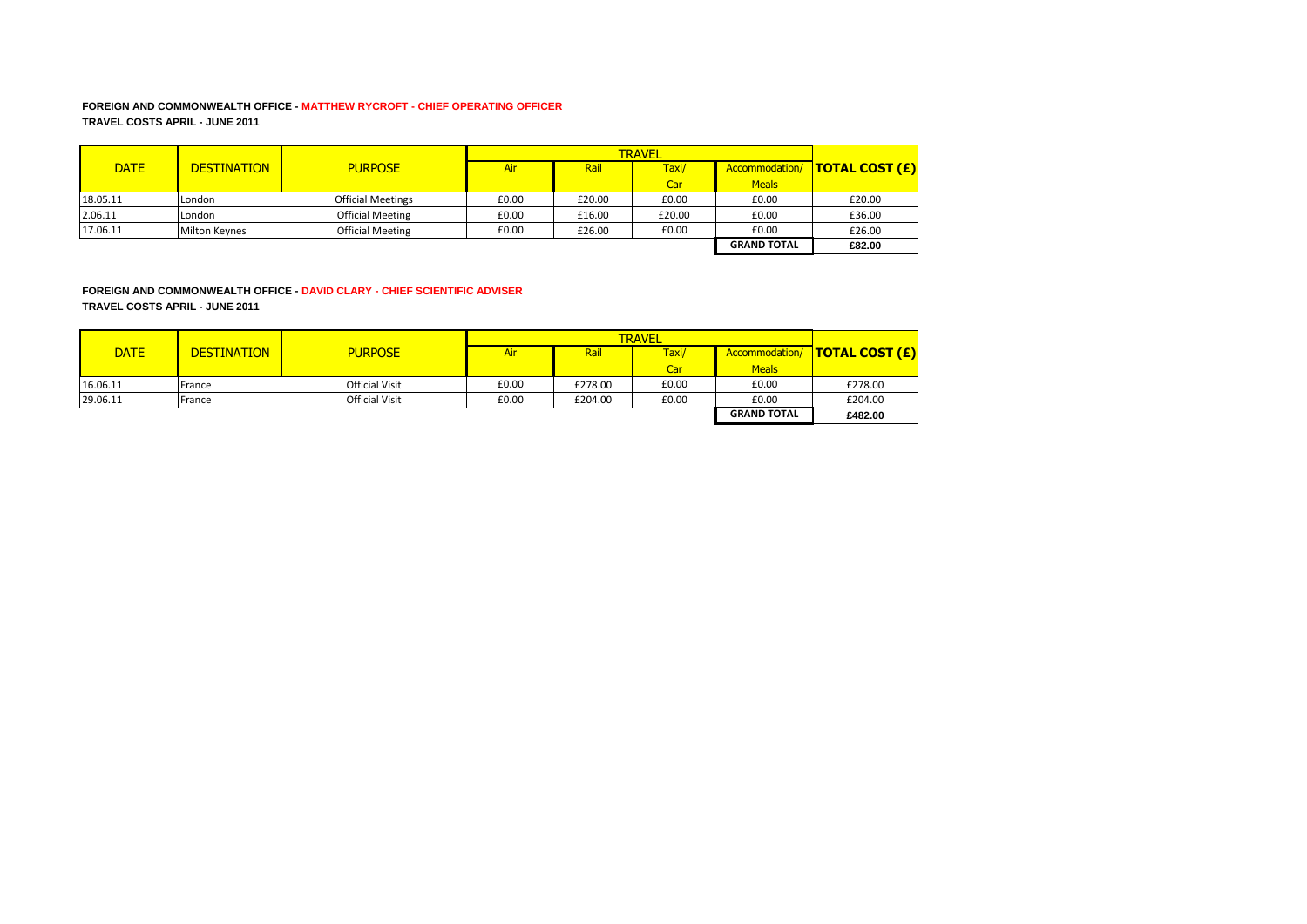### **FOREIGN AND COMMONWEALTH OFFICE - ROBERT HANNIGAN - DIRECTOR GENERAL DEFENCE AND INTELLIGENCE TRAVEL COSTS APRIL - JUNE 2011**

|               |                     |                           |            |        | <b>TRAVEL</b> |                    |                              |
|---------------|---------------------|---------------------------|------------|--------|---------------|--------------------|------------------------------|
| <b>DATE</b>   | <b>DESTINATION</b>  | <b>PURPOSE</b>            | <b>Air</b> | Rail   | Taxi/         | Accommodation/     | <mark> TOTAL COST (£)</mark> |
|               |                     |                           |            |        | Car           | <b>Meals</b>       |                              |
| 12.04-14.4.11 | <b>Bolivia</b>      | <b>Official Meetings</b>  | £5.126.00  | £18.00 | £0.00         | £119.00            | £5,263.00                    |
| 17-18.05.11   | <b>Bude</b>         | <b>Official Meetings</b>  | £0.00      | £0.00  | £188.00       | £199.00            | £387.00                      |
| 3.06-9.06.11  | Singapore and China | <b>Official Meetings</b>  | £7,024.00  | £0.00  | £193.00       | £572.00            | £7,789.00                    |
| 14.06.11      | London              | <b>Official Reception</b> | £0.00      | £0.00  | £13.00        | £0.00              | £13.00                       |
| 23.06.11      | Portsmouth          | <b>Official Meeting</b>   | £0.00      | £33.00 | £0.00         | £0.00              | £33.00                       |
|               |                     |                           |            |        |               | <b>GRAND TOTAL</b> | £13,485.00                   |

#### **FOREIGN AND COMMONWEALTH OFFICE - RUDY MARKHAM - NON EXECUTIVE**

**TRAVEL COSTS APRIL - JUNE 2011**

|             |                    |                |     | <b>TRAVEL</b> |       |                    |                                    |  |
|-------------|--------------------|----------------|-----|---------------|-------|--------------------|------------------------------------|--|
| <b>DATE</b> | <b>DESTINATION</b> | <b>PURPOSE</b> | Air | Rail          | Taxi/ | Accommodation/     | <b>TOTAL COST <math>(E)</math></b> |  |
|             |                    |                |     |               | Car   | <b>Meals</b>       |                                    |  |
| Nil Return  |                    |                |     |               |       |                    |                                    |  |
|             |                    |                |     |               |       | <b>GRAND TOTAL</b> | £0.00                              |  |

# **FOREIGN AND COMMONWEALTH OFFICE - SUSAN LE JEUNE - DIRECTOR HUMAN RESOURCES**

**TRAVEL COSTS APRIL - JUNE 2011**

|              |                    |                       |           | <b>TRAVEL</b> |       |                    |                                 |  |
|--------------|--------------------|-----------------------|-----------|---------------|-------|--------------------|---------------------------------|--|
| <b>DATE</b>  | <b>DESTINATION</b> | <b>PURPOSE</b>        | Air       | Rail          | Taxi/ |                    | Accommodation/   TOTAL COST (£) |  |
|              |                    |                       |           |               | Car   | <b>Meals</b>       |                                 |  |
|              |                    |                       |           |               |       | Stayed at          |                                 |  |
| 30.5-6.06.11 | Fiji               | <b>Official Visit</b> | £1,667.00 | £0.00         | £0.00 | Residence/ Meals   | £1,667.00                       |  |
|              |                    |                       |           |               |       | £0.00              |                                 |  |
|              |                    |                       |           |               |       | <b>GRAND TOTAL</b> | £1,667.00                       |  |

#### **FOREIGN AND COMMONWEALTH OFFICE - ALISON CURRIE - DIRECTOR FINANCE TRAVEL COSTS APRIL - JUNE 2011**

|             |                    |                |     | <b>TRAVEL</b> |       |                    |                                      |  |
|-------------|--------------------|----------------|-----|---------------|-------|--------------------|--------------------------------------|--|
| <b>DATE</b> | <b>DESTINATION</b> | <b>PURPOSE</b> | Air | Rail          | Taxi/ |                    | Accommodation/ <b>TOTAL COST (£)</b> |  |
|             |                    |                |     |               | Car   | <b>Meals</b>       |                                      |  |
| Nil Return  |                    |                |     |               |       |                    |                                      |  |
|             |                    |                |     |               |       | <b>GRAND TOTAL</b> | £0.00                                |  |